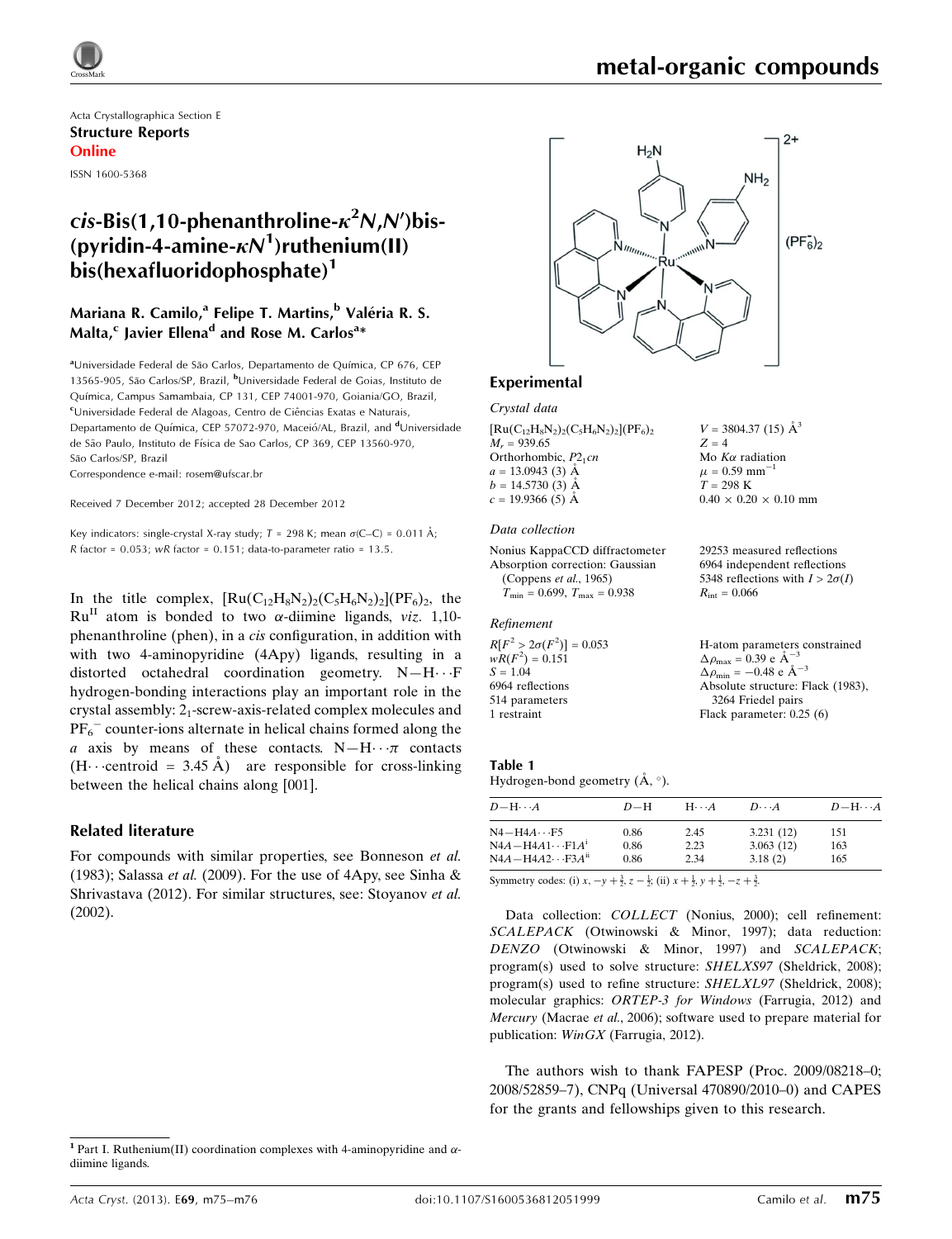Supplementary data and figures for this paper are available from the IUCr electronic archives (Reference: BG2495).

#### References

- [Bonneson, P. J., Walsh, L., Pennington, W. T., Cordes, A. W. & Durham, B.](https://scripts.iucr.org/cgi-bin/cr.cgi?rm=pdfbb&cnor=bg2495&bbid=BB1) (1983). [Inorg. Chem.](https://scripts.iucr.org/cgi-bin/cr.cgi?rm=pdfbb&cnor=bg2495&bbid=BB1) 22, 1761–1765.
- [Coppens, P., Leiserowitz, L. & Rabinovich, D. \(1965\).](https://scripts.iucr.org/cgi-bin/cr.cgi?rm=pdfbb&cnor=bg2495&bbid=BB2) Acta Cryst. 18, 1035– [1038.](https://scripts.iucr.org/cgi-bin/cr.cgi?rm=pdfbb&cnor=bg2495&bbid=BB2)
- [Farrugia, L. J. \(2012\).](https://scripts.iucr.org/cgi-bin/cr.cgi?rm=pdfbb&cnor=bg2495&bbid=BB3) J. Appl. Cryst. 45, 849–854.
- [Flack, H. D. \(1983\).](https://scripts.iucr.org/cgi-bin/cr.cgi?rm=pdfbb&cnor=bg2495&bbid=BB5) Acta Cryst. A39, 876–881.
- [Macrae, C. F., Edgington, P. R., McCabe, P., Pidcock, E., Shields, G. P., Taylor,](https://scripts.iucr.org/cgi-bin/cr.cgi?rm=pdfbb&cnor=bg2495&bbid=BB6) [R., Towler, M. & van de Streek, J. \(2006\).](https://scripts.iucr.org/cgi-bin/cr.cgi?rm=pdfbb&cnor=bg2495&bbid=BB6) J. Appl. Cryst. 39, 453–457.
- Nonius (2000). COLLECT[. Nonius BV, Delft, The Netherlands.](https://scripts.iucr.org/cgi-bin/cr.cgi?rm=pdfbb&cnor=bg2495&bbid=BB7)
- [Otwinowski, Z. & Minor, W. \(1997\).](https://scripts.iucr.org/cgi-bin/cr.cgi?rm=pdfbb&cnor=bg2495&bbid=BB8) Methods in Enzymology, Vol. 276, Macromolecular Crystallography[, Part A, edited by C. W. Carter Jr & R. M.](https://scripts.iucr.org/cgi-bin/cr.cgi?rm=pdfbb&cnor=bg2495&bbid=BB8) [Sweet, pp. 307–326. New York: Academic Press.](https://scripts.iucr.org/cgi-bin/cr.cgi?rm=pdfbb&cnor=bg2495&bbid=BB8)
- [Salassa, L., Garino, C., Salassa, G., Nervi, C., Gobetto, R., Lamberti, C.,](https://scripts.iucr.org/cgi-bin/cr.cgi?rm=pdfbb&cnor=bg2495&bbid=BB9) [Gianolio, D., Bizzarri, R. & Sadler, P. J. \(2009\).](https://scripts.iucr.org/cgi-bin/cr.cgi?rm=pdfbb&cnor=bg2495&bbid=BB9) Inorg. Chem. 48, 1469–1481. [Sheldrick, G. M. \(2008\).](https://scripts.iucr.org/cgi-bin/cr.cgi?rm=pdfbb&cnor=bg2495&bbid=BB10) Acta Cryst. A64, 112–122.
- [Sinha, S. K. & Shrivastava, S. K. \(2012\).](https://scripts.iucr.org/cgi-bin/cr.cgi?rm=pdfbb&cnor=bg2495&bbid=BB11) Med. Chem. Res. 21, 4395–4402.
- [Stoyanov, S. R., Villegas, J. M. & Rillema, D. P. \(2002\).](https://scripts.iucr.org/cgi-bin/cr.cgi?rm=pdfbb&cnor=bg2495&bbid=BB12) Inorg. Chem. 41, 2941– [2945.](https://scripts.iucr.org/cgi-bin/cr.cgi?rm=pdfbb&cnor=bg2495&bbid=BB12)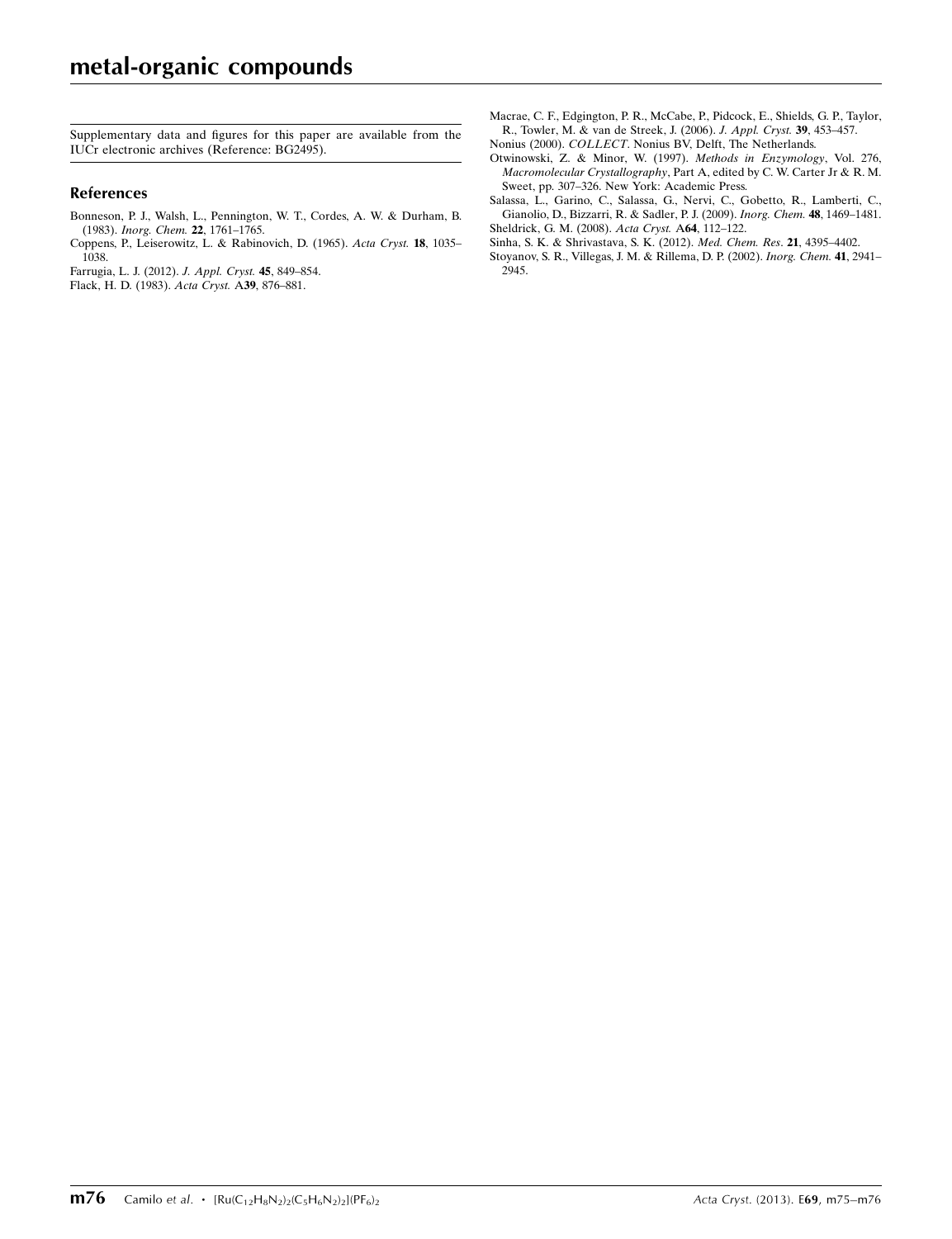# **supporting information**

*Acta Cryst.* (2013). E**69**, m75–m76 [doi:10.1107/S1600536812051999]

## *cis***-Bis(1,10-phenanthroline-***κ***<sup>2</sup>** *N***,***N***′)bis(pyridin-4-amine-***κN***<sup>1</sup> )ruthenium(II) bis- (hexafluoridophosphate)**

## **Mariana R. Camilo, Felipe T. Martins, Valéria R. S. Malta, Javier Ellena and Rose M. Carlos**

### **S1. Comment**

Herein we describe the crystalline structure of the complex namely,  $cis$ -[Ru(C<sub>12</sub>H<sub>8</sub>N<sub>2</sub>)<sub>2</sub>(C<sub>5</sub>H<sub>6</sub>N<sub>2</sub>)<sub>2</sub>](PF<sub>6</sub>)<sub>2</sub>, (I). The 4Apy complex has shown important photochemical activity toward delivery of 4Apy to the central nervous system (Sinha & Shrivastava, 2012).

Asymmetric units of complex (I) is shown in Fig. 1. As can be seen in this figure, each Ru atom is coordinated to six nitrogen atoms from four ligand molecules. Compound (I) crystallizes in the noncentrosymmetric orthorhombic space group  $P2_1$ cn, with one Ru(II) atom, two 1,10-phenanthroline (phen) ligands, two 4-aminopyridine (4Apy) and two PF<sub>6</sub> counterions in the asymmetric unit. Contacts of type N—H···F are also responsible for keeping coordinated ligands of (I) in contact with PF<sub>6</sub> counterions (Fig. 2). In the packing of this compound, helical chains are formed along the *a* axis.  $2_1$ -Screw axis related complex molecules and  $PF<sub>6</sub>$  counterions are alternated into these chains, which are assembled through the N4A—H4A1···F1A and N4A—H4A2···F3A contacts. A same NH<sub>2</sub> group belonging to the  $4Apy(2)$  moiety is hydrogen bonding donor in both interactions which have one of the two crystallographically independent  $PF_6$  units as acceptor. The other  $PF_6$  counterion is a hydrogen bonding acceptor from the other amine group of the  $4Apy(1)$  moiety through the N4—H4A···F5 contact. This interaction in association with the non-classical C10A—H10A···F6 hydrogen bonding contributes to assemble the helical chains along the [100] direction. More specifically,  $PF_6$  units acting as hydrogen bonding acceptors through their F5 and F6 atoms are connected to translation related complex molecules of the helical backbone. At last, the other NH2 hydrogen of the 4Apy(1) moiety is involved in a N—H···*π* interaction with the *π*– system of the 4Apy(2) ring. The occurrence of such intermolecular contact is supported on the basis of the moderate separation between H4B and the centroid of the  $4Apy(2)$  ring (labeled as Cg) (3.45 Å). This N4—H4B···Cg interaction is responsible for the cross-linking between helical chains along the [010] direction. Geometric parameters of the classical hydrogen bonding interactions are shown in Table 1.

The complex shows the Ru atom bonded to two a-diimine ligands in a *cis* configuration with the two 4Apy ligands in the expected distorted-octahedral fashion. The *trans* N—Ru—N angles (mean values of 176 (2)° (I), deviate slightly from the ideal value of 180°. Corresponding *cis* angles show similar small deviations from 90°: 90 (6)°. The mean Ru—*N*(*α*-diimine) distance [2.07 (1) Å in (I)] is similar to that found in a related coordination complex with the  $[Ru(bpy)_3)]^{2+}$  moiety (2.056 Å) (Stoyanov *et al.*, 2002).

In the present structure, the *α*-diimine coordinated ligands are approximately planar with deviation from the least-square planes less than 2°. The two *α*-diimine ligands are nearly perpendicular, as indicated by the dihedral angle between their least square planes, 87.43 (9)° in (I).

The dihedral angles do not show any significant distortions in the structure of the complex to relieve the steric hindrance imposed by phenanthroline ligand. Fig. 1 shows a very neat twisted location of the 4Apy ligands with respect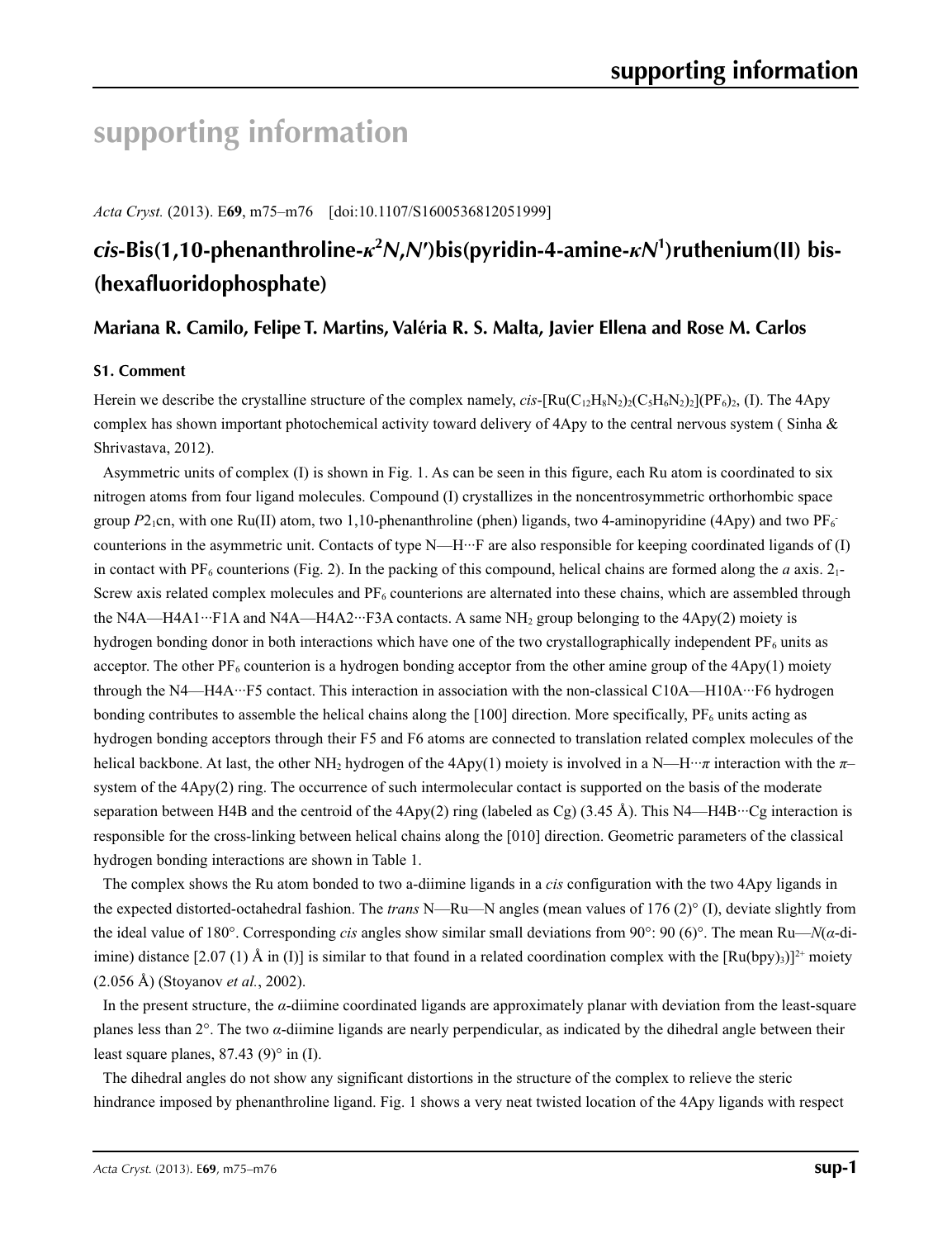to the planes of the phen ligands. The dihedral angles between the least-squares planes calculated through 4Apy and phen ligands are 86.9 (1)°  $[4Apy(1)$  and phen(1)] and 79.2 (1)°  $[4Apy(2)$  and phen(2)].

## **S2. Experimental**

The compound (I) was synthesized from the corresponding aquo-complex (Bonneson *et al.*, 1983) *cis*-[Ru(*α*-diimine)<sub>2</sub>(OH<sub>2</sub>)<sub>2</sub>](PF<sub>6</sub>)<sub>2</sub> [ $\alpha$ -diimine = 1,10-phenanthroline (phen)] by reacting the latter with 4-Aminopyridine in 1:1 EtOH/H2O mixture under nitrogen atmosphere and for 8 h under reflux. A stoichiometric amount of ammonium hexafluorophosphate was added to precipitate the complex. The resulting solid products were crystallized from acetonitrile. Elemental analysis (%) for (I)  $RuC_{34}H_{32}N_8P_2F_{12}O_2$ : calculated: C, 41.80, N, 11.48; H, 3.30; found: C, 41.7; N, 11.5; H, 3.13.8; found: C, 38.70; N, 11.80; H, 3.54.

### **S3. Refinement**

The H atoms were located from the difference Fourier synthesis and refined using the riding model on their parent atoms with C—H = 0.93 Å for aromatic moieties or 0.96 Å for methyl group of acetonitrile, N—H = 0.86 Å and  $U_{iso}(H)$  = 1.2*U*eq for phenyl and amine H atoms or 1.5*U*eq for methyl ones.





*ORTEP*-*3* drawing of (I). Ellipsoids for non-H atoms are drawn at the 30% probability level.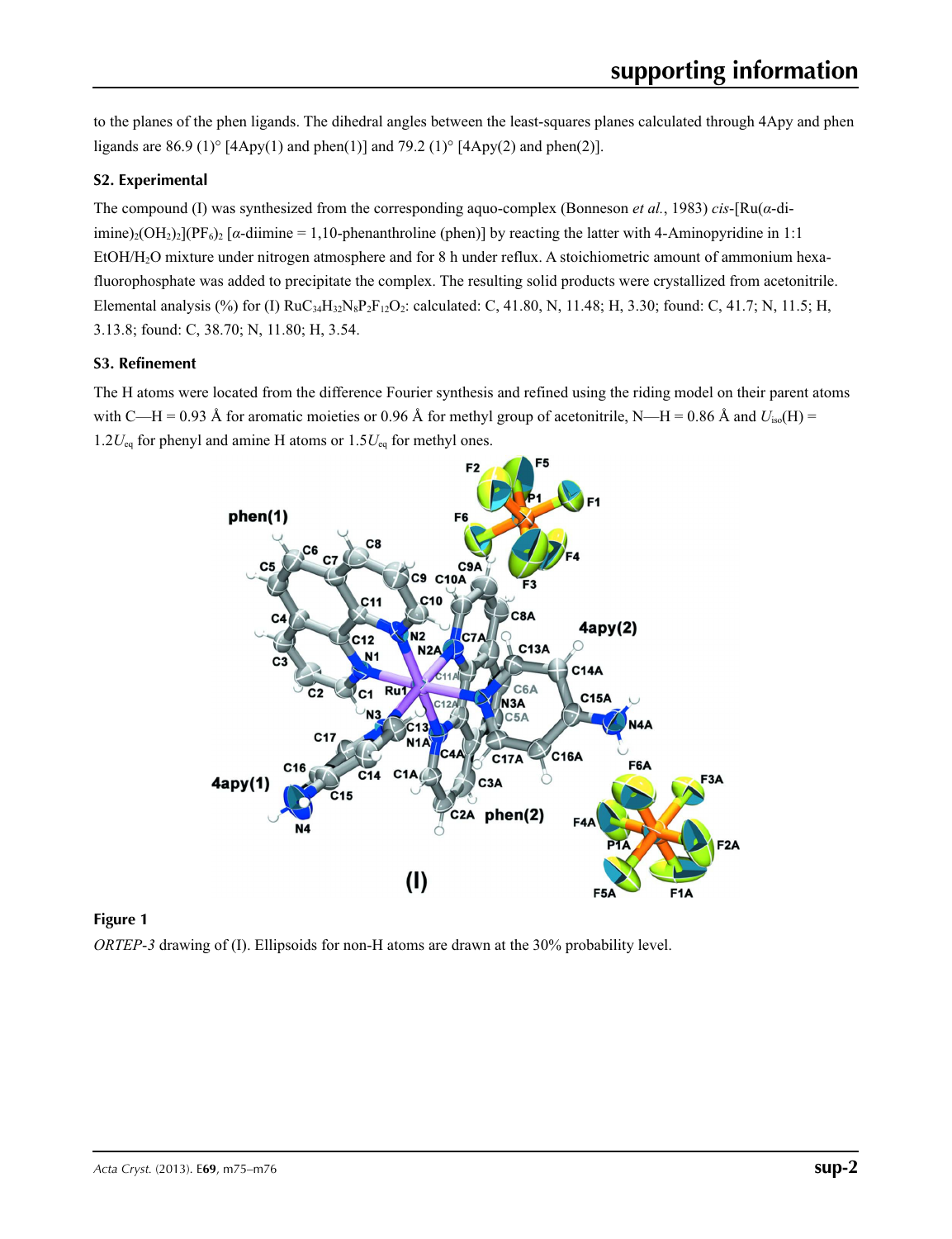

#### **Figure 2**

The crystal packing of (I). In this figure, a helical chain assembled along the *a* axis of (I) is shown on the left of the panel, while the N—H···*π* interaction croos-linking the helical chains paralell to the *b* axis is displayed on the right. Hydrogen bonds are shown as dashed lines. [Symmetry codes: (*a*) (i) *x*,  $-y + 3/2$ ,  $z - 1/2$ ; (ii)  $x + 1/2$ ,  $y + 1/2$ ,  $-z + 3/2$ ; (iii)  $x + 1/2$ ,  $-y$  $+2, -2+1$ ; (iv)  $x + 1$ ,  $-y + 3/2$ ,  $z - 1/2$ ; (v)  $x - 1/2$ ,  $-y + 1$ ,  $-z + 1$ ; (vi)  $x + 1/2$ ,  $y - 1/2$ ,  $-z + 3/2$ ; (b) (i)  $x, y + 1$ ,  $z$ ; (ii)  $-x + 1$ ,  $-y+1$ ,  $-z+1$ ; (iii)  $-x$ ,  $-y$ ,  $-z+1$ ; (iv)  $x+1$ ,  $-y$ ,  $-z$ ; (v)  $-x$ ,  $-y+1$ ,  $-z+1$ ; (vi)  $x-1$ ,  $y$ ,  $z$ ; (vii)  $x-1$ ,  $y+1$ ,  $z+1$ ].

## *cis***-Bis(1,10-phenanthroline-***κ***<sup>2</sup>** *N***,***N***′)bis(pyridin-4-amine-** *κN***<sup>1</sup> )ruthenium(II) bis(hexafluoridophosphate)**

*Crystal data*

 $[Ru(C_{12}H_8N_2)_2(C_5H_6N_2)_2](PF_6)_2$  $M_r = 939.65$ Orthorhombic,  $P2_1cn$ Hall symbol: P -2n 2a  $a = 13.0943(3)$  Å  $b = 14.5730(3)$  Å  $c = 19.9366(5)$  Å  $V = 3804.37(15)$  Å<sup>3</sup>  $Z = 4$ 

#### *Data collection*

Nonius KappaCCD diffractometer CCD scans Absorption correction: gaussian (Coppens *et al.*, 1965)  $T_{\text{min}} = 0.699$ ,  $T_{\text{max}} = 0.938$ 29253 measured reflections

### *Refinement*

Refinement on *F*<sup>2</sup> Least-squares matrix: full  $R[F^2 > 2\sigma(F^2)] = 0.053$  $wR(F^2) = 0.151$ *S* = 1.04

 $F(000) = 1880$  $D_x = 1.641$  Mg m<sup>-3</sup> Mo *Kα* radiation,  $\lambda = 0.71073$  Å Cell parameters from 35299 reflections  $\theta$  = 2.9–25.7°  $\mu$  = 0.59 mm<sup>-1</sup>  $T = 298 \text{ K}$ Prism, red  $0.40 \times 0.20 \times 0.10$  mm

6964 independent reflections 5348 reflections with  $I > 2\sigma(I)$  $R_{\text{int}} = 0.066$  $\theta_{\text{max}} = 25.7^{\circ}, \theta_{\text{min}} = 2.9^{\circ}$  $h = -15 \rightarrow 15$  $k = -17 \rightarrow 17$ *l* = −24→24

6964 reflections 514 parameters 1 restraint H-atom parameters constrained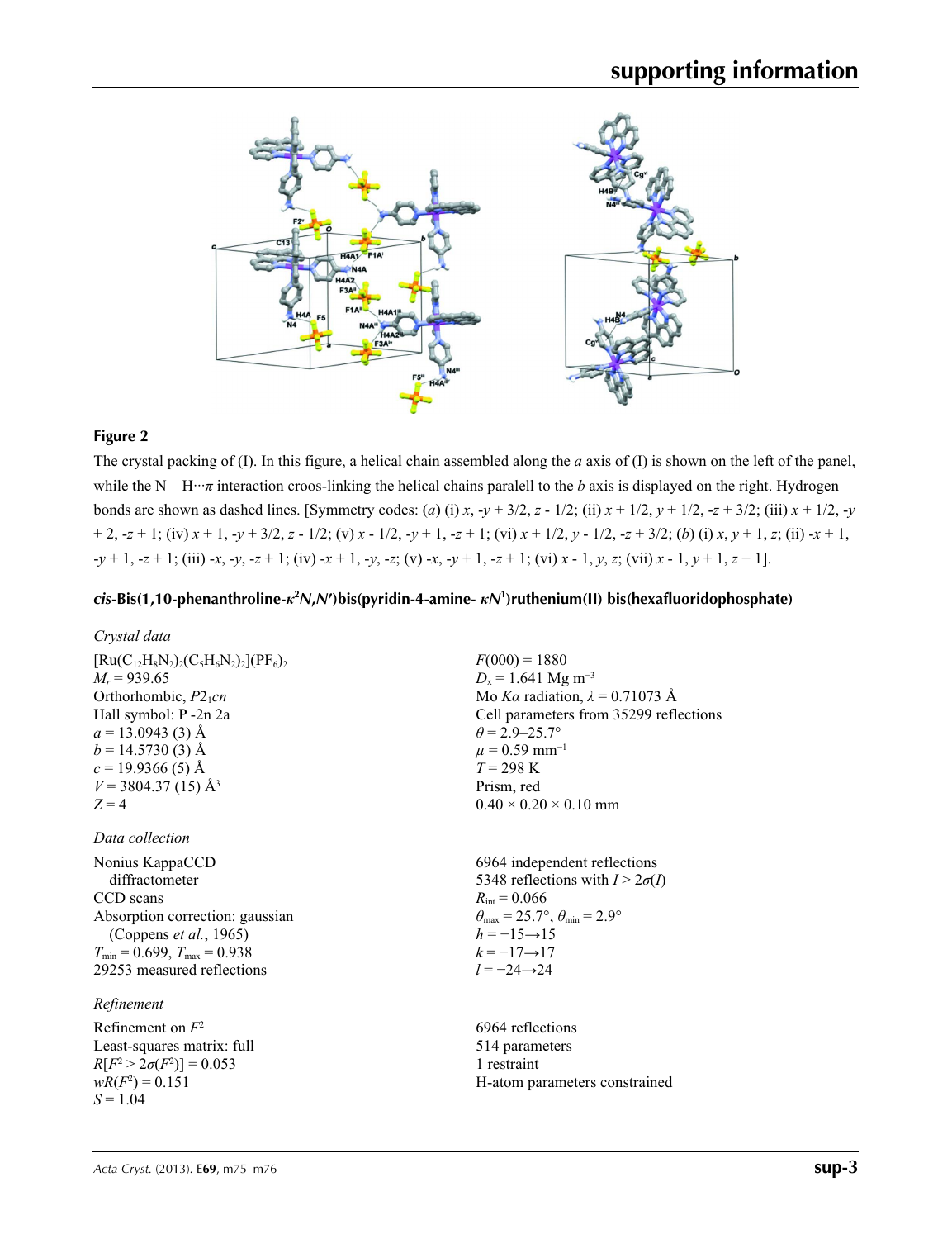$w = 1/[\sigma^2 (F_o^2) + (0.0819P)^2 + 2.252P]$ where  $P = (F_o^2 + 2F_c^2)/3$  $(\Delta/\sigma)_{\text{max}} = 0.001$ Δ*ρ*max = 0.39 e Å−3

Δ*ρ*min = −0.48 e Å−3 Absolute structure: Flack (1983), 3264 Friedel pairs Absolute structure parameter: 0.25 (6)

*Special details*

**Geometry**. All e.s.d.'s (except the e.s.d. in the dihedral angle between two l.s. planes) are estimated using the full covariance matrix. The cell e.s.d.'s are taken into account individually in the estimation of e.s.d.'s in distances, angles and torsion angles; correlations between e.s.d.'s in cell parameters are only used when they are defined by crystal symmetry. An approximate (isotropic) treatment of cell e.s.d.'s is used for estimating e.s.d.'s involving l.s. planes.

*Fractional atomic coordinates and isotropic or equivalent isotropic displacement parameters (Å<sup>2</sup>)* 

|                   | $\boldsymbol{\chi}$ | $\mathcal{Y}$ | $\boldsymbol{Z}$ | $U_{\rm iso}*/U_{\rm eq}$ |  |
|-------------------|---------------------|---------------|------------------|---------------------------|--|
| Ru1               | 0.15387(9)          | 0.53833(3)    | 0.74946(2)       | 0.05771(15)               |  |
| P <sub>1</sub> A  | $-0.07388(19)$      | 0.48572(17)   | 1.00634(11)      | 0.0984(7)                 |  |
| P <sub>1</sub>    | 0.80453(18)         | 0.52929(14)   | 0.54965(10)      | 0.0872(5)                 |  |
| N3A               | 0.1641(4)           | 0.6513(3)     | 0.6842(2)        | 0.0607(11)                |  |
| N1                | 0.1410(4)           | 0.4247(3)     | 0.8099(2)        | 0.0702(12)                |  |
| N1A               | 0.1800(3)           | 0.6329(3)     | 0.8261(2)        | 0.0623(13)                |  |
| F3                | 0.9191(5)           | 0.5450(5)     | 0.5394(5)        | 0.185(4)                  |  |
| N <sub>3</sub>    | 0.3077(4)           | 0.5015(3)     | 0.7311(2)        | 0.0581(10)                |  |
| C13A              | 0.0842(5)           | 0.6831(4)     | 0.6485(4)        | 0.0740(16)                |  |
| H <sub>13</sub> A | 0.0243              | 0.6488        | 0.6486           | $0.089*$                  |  |
| C11A              | $-0.0013(5)$        | 0.6384(4)     | 0.8232(3)        | 0.0651(14)                |  |
| C11               | 0.0970(5)           | 0.3550(4)     | 0.7056(3)        | 0.0714(15)                |  |
| C7A               | $-0.0949(5)$        | 0.6733(5)     | 0.8473(3)        | 0.0816(18)                |  |
| C12A              | 0.0923(5)           | 0.6686(4)     | 0.8520(3)        | 0.0659(14)                |  |
| F <sub>6</sub>    | 0.8266(5)           | 0.4546(3)     | 0.6050(3)        | 0.1222(17)                |  |
| C6A               | $-0.0927(7)$        | 0.7386(5)     | 0.8989(4)        | 0.094(2)                  |  |
| H <sub>6</sub> A  | $-0.1547$           | 0.762         | 0.9139           | $0.112*$                  |  |
| C17A              | 0.2501(5)           | 0.7059(4)     | 0.6828(4)        | 0.0773(17)                |  |
| H17A              | 0.3069              | 0.6883        | 0.7078           | $0.093*$                  |  |
| C4A               | 0.0903(6)           | 0.7348(4)     | 0.9049(3)        | 0.0729(16)                |  |
| C12               | 0.1115(5)           | 0.3467(4)     | 0.7771(4)        | 0.0769(17)                |  |
| F1                | 0.7817(4)           | 0.6041(5)     | 0.4944(3)        | 0.150(3)                  |  |
| C5A               | $-0.0065(6)$        | 0.7699(5)     | 0.9284(4)        | 0.088(2)                  |  |
| H <sub>5</sub> A  | $-0.0095$           | 0.8127        | 0.9629           | $0.105*$                  |  |
| C1                | 0.1573(7)           | 0.4181(5)     | 0.8760(3)        | 0.0878(18)                |  |
| H1                | 0.1749              | 0.4706        | 0.8999           | $0.105*$                  |  |
| C2A               | 0.2720(6)           | 0.7330(5)     | 0.9000(4)        | 0.095(2)                  |  |
| H2A               | 0.3347              | 0.7555        | 0.9145           | $0.115*$                  |  |
| C14A              | 0.0856(6)           | 0.7631(5)     | 0.6119(3)        | 0.0773(17)                |  |
| H <sub>14</sub> A | 0.0282              | 0.7805        | 0.5876           | $0.093*$                  |  |
| C9                | 0.0738(5)           | 0.3750(6)     | 0.5722(4)        | 0.091(2)                  |  |
| H9                | 0.0674              | 0.3827        | 0.5261           | $0.109*$                  |  |
| N2A               | 0.0059(4)           | 0.5751(4)     | 0.7731(2)        | 0.0637(11)                |  |
| F2                | 0.8036(11)          | 0.4537(5)     | 0.4968(3)        | 0.214(5)                  |  |
| C15A              | 0.1706(7)           | 0.8169(5)     | 0.6111(3)        | 0.090(2)                  |  |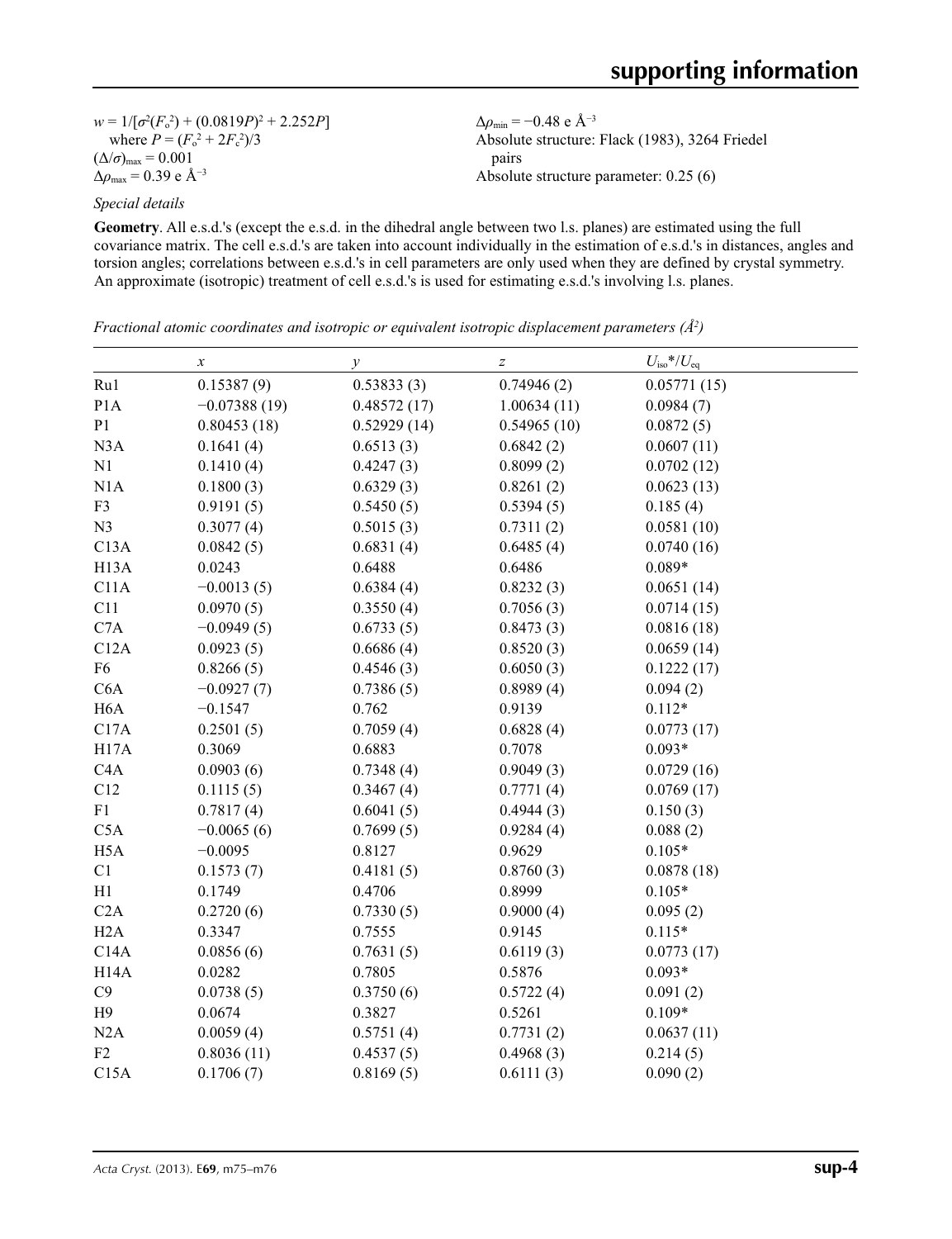| C9A                           | $-0.1744(6)$  | 0.5747(8)  | 0.7679(5) | 0.107(3)   |
|-------------------------------|---------------|------------|-----------|------------|
| H <sub>9</sub> A              | $-0.2332$     | 0.552      | 0.7477    | $0.128*$   |
| F <sub>5</sub>                | 0.6885(5)     | 0.5172(7)  | 0.5623(5) | 0.210(4)   |
| N2                            | 0.1136(4)     | 0.4397(4)  | 0.6788(3) | 0.0670(12) |
| F4                            | 0.8079(10)    | 0.6051(5)  | 0.6041(4) | 0.216(4)   |
| C1A                           | 0.2674(6)     | 0.6659(5)  | 0.8500(3) | 0.0759(18) |
| H1A                           | 0.3283        | 0.6433     | 0.8325    | $0.091*$   |
| C3A                           | 0.1856(6)     | 0.7641(5)  | 0.9268(4) | 0.087(2)   |
| H <sub>3</sub> A              | 0.1892        | 0.8069     | 0.9613    | $0.105*$   |
| N4A                           | 0.1747(7)     | 0.8976(5)  | 0.5778(4) | 0.140(3)   |
| H <sub>4</sub> A <sub>1</sub> | 0.1223        | 0.9169     | 0.556     | $0.167*$   |
| H <sub>4</sub> A <sub>2</sub> | 0.2298        | 0.9298     | 0.5785    | $0.167*$   |
| C8A                           | $-0.1830(6)$  | 0.6385(6)  | 0.8176(4) | 0.096(2)   |
| H <sub>8</sub> A              | $-0.247$      | 0.6585     | 0.8316    | $0.115*$   |
| C16A                          | 0.2548(6)     | 0.7859(5)  | 0.6457(4) | 0.088(2)   |
| <b>H16A</b>                   | 0.3154        | 0.819      | 0.6441    | $0.106*$   |
| C <sub>4</sub>                | 0.0975(6)     | 0.2625(5)  | 0.8085(5) | 0.101(3)   |
| C <sub>3</sub>                | 0.1177(8)     | 0.2590(7)  | 0.8792(5) | 0.117(3)   |
| H <sub>3</sub>                | 0.1094        | 0.2046     | 0.903     | $0.14*$    |
| C10A                          | $-0.0813(6)$  | 0.5436(5)  | 0.7473(3) | 0.080(2)   |
| H10A                          | $-0.0786$     | 0.4989     | 0.7141    | $0.096*$   |
| C6                            | 0.0501(6)     | 0.1941(6)  | 0.7015(6) | 0.101(3)   |
| H <sub>6</sub>                | 0.0289        | 0.1434     | 0.6769    | $0.121*$   |
| C <sub>5</sub>                | 0.0644(7)     | 0.1858(6)  | 0.7664(7) | 0.118(3)   |
| H <sub>5</sub>                | 0.0531        | 0.129      | 0.7864    | $0.141*$   |
| C10                           | 0.1018(5)     | 0.4487(5)  | 0.6122(3) | 0.0739(16) |
| H10                           | 0.1126        | 0.5057     | 0.5925    | $0.089*$   |
| C2                            | 0.1486(10)    | 0.3352(7)  | 0.9097(4) | 0.119(3)   |
| H2                            | 0.1649        | 0.3329     | 0.9551    | $0.143*$   |
| C13                           | 0.3510(5)     | 0.5010(4)  | 0.6701(3) | 0.0665(14) |
| H13                           | 0.3114        | 0.5193     | 0.6338    | $0.08*$    |
| C17                           | 0.3694(5)     | 0.4711(4)  | 0.7810(4) | 0.0706(15) |
| H17                           | 0.3423        | 0.4695     | 0.8241    | $0.085*$   |
| C15                           | 0.5118(5)     | 0.4449(4)  | 0.7086(3) | 0.0720(16) |
| C16                           | 0.4683(5)     | 0.4424(5)  | 0.7732(4) | 0.0763(17) |
| H16                           | 0.506         | 0.4218     | 0.8098    | $0.092*$   |
| C14                           | 0.4488(5)     | 0.4756(4)  | 0.6583(3) | 0.0748(16) |
| H14                           | 0.474         | 0.479      | 0.6148    | $0.09*$    |
| N <sub>4</sub>                | 0.6095(5)     | 0.4218(5)  | 0.6990(3) | 0.1020(19) |
| H <sub>4</sub> A              | 0.6361        | 0.4258     | 0.6597    | $0.122*$   |
| H4B                           | 0.6458        | 0.4029     | 0.7322    | $0.122*$   |
| C8                            | 0.0556(6)     | 0.2912(7)  | 0.6005(6) | 0.112(3)   |
| H8                            | 0.0357        | 0.2419     | 0.5739    | $0.134*$   |
| C7                            | 0.0666(5)     | 0.2803(5)  | 0.6678(5) | 0.091(2)   |
| F1A                           | 0.0196(7)     | 0.5302(7)  | 0.9756(4) | 0.208(4)   |
| F6A                           | $-0.1797(7)$  | 0.4604(5)  | 1.0366(5) | 0.171(3)   |
| F <sub>2</sub> A              | $-0.0723(8)$  | 0.5749(5)  | 1.0464(5) | 0.220(4)   |
| F <sub>3</sub> A              | $-0.1282(16)$ | 0.5199(11) | 0.9488(7) | 0.419(15)  |
|                               |               |            |           |            |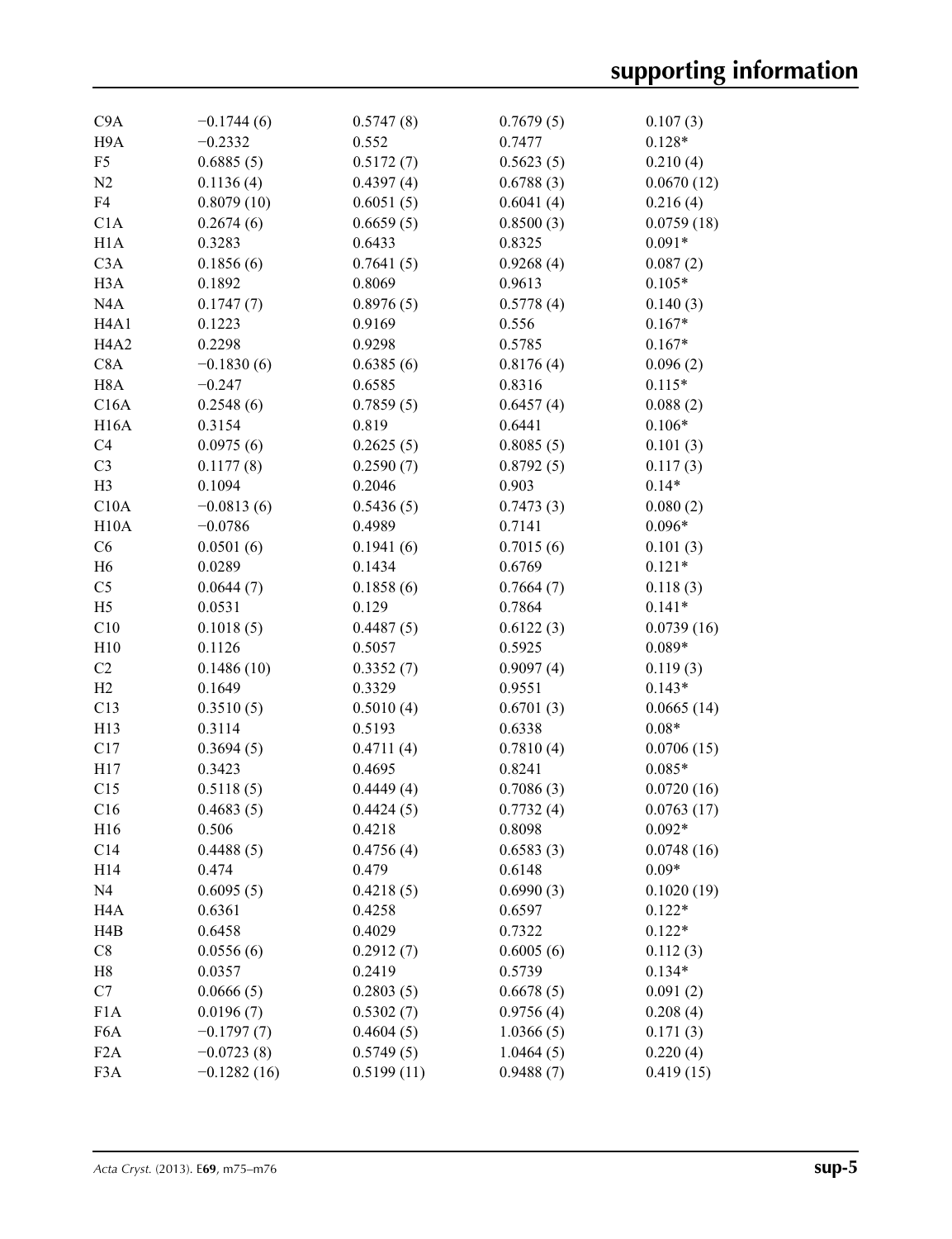# **supporting information**

| F <sub>5</sub> A | $-0.0223(11)$ | 0.4465(7) | 1.0632(7) | 0.289(8) |
|------------------|---------------|-----------|-----------|----------|
| F4A              | $-0.0741(7)$  | 0.3944(6) | 0.9729(6) | 0.237(5) |

*Atomic displacement parameters (Å2 )*

|                  | $U^{11}$   | $U^{22}$   | $U^{33}$   | $U^{12}$      | $U^{13}$       | $U^{23}$    |
|------------------|------------|------------|------------|---------------|----------------|-------------|
| Ru1              | 0.0572(2)  | 0.0581(2)  | 0.0578(2)  | $-0.0022(3)$  | $-0.00123(18)$ | 0.00524(17) |
| P <sub>1</sub> A | 0.1151(19) | 0.1057(16) | 0.0743(11) | $-0.0329(15)$ | 0.0118(12)     | 0.0029(11)  |
| P1               | 0.0829(12) | 0.1037(13) | 0.0751(11) | $-0.0042(11)$ | $-0.0063(10)$  | 0.0133(10)  |
| N3A              | 0.061(3)   | 0.068(2)   | 0.054(2)   | $-0.003(3)$   | $-0.006(2)$    | 0.0084(18)  |
| N1               | 0.068(3)   | 0.072(3)   | 0.071(3)   | $-0.003(3)$   | 0.012(3)       | 0.011(2)    |
| N1A              | 0.056(3)   | 0.060(3)   | 0.070(3)   | $-0.001(2)$   | $-0.013(2)$    | 0.007(2)    |
| F3               | 0.082(4)   | 0.187(6)   | 0.287(10)  | $-0.019(4)$   | $-0.017(5)$    | 0.113(6)    |
| N3               | 0.062(3)   | 0.056(3)   | 0.056(2)   | 0.003(2)      | $-0.002(2)$    | 0.002(2)    |
| C13A             | 0.067(4)   | 0.070(4)   | 0.085(4)   | $-0.001(3)$   | $-0.012(3)$    | 0.006(3)    |
| C11A             | 0.071(4)   | 0.068(3)   | 0.056(3)   | $-0.003(3)$   | 0.003(3)       | 0.007(3)    |
| C11              | 0.056(3)   | 0.063(3)   | 0.096(4)   | $-0.003(3)$   | 0.015(3)       | $-0.003(3)$ |
| C7A              | 0.077(4)   | 0.088(4)   | 0.080(4)   | 0.013(3)      | 0.013(3)       | 0.001(3)    |
| C12A             | 0.067(4)   | 0.069(3)   | 0.062(3)   | 0.001(3)      | $-0.009(3)$    | 0.009(3)    |
| F <sub>6</sub>   | 0.146(5)   | 0.115(4)   | 0.106(3)   | $-0.005(3)$   | $-0.021(3)$    | 0.023(3)    |
| C6A              | 0.098(6)   | 0.085(5)   | 0.098(5)   | 0.019(4)      | 0.023(5)       | 0.000(4)    |
| C17A             | 0.067(4)   | 0.073(4)   | 0.092(5)   | $-0.008(3)$   | 0.006(3)       | 0.023(3)    |
| C <sub>4</sub> A | 0.094(5)   | 0.066(3)   | 0.059(3)   | 0.001(3)      | $-0.001(3)$    | $-0.004(3)$ |
| C12              | 0.063(3)   | 0.062(3)   | 0.106(5)   | 0.002(3)      | 0.026(4)       | 0.010(4)    |
| F1               | 0.109(4)   | 0.184(5)   | 0.158(5)   | $-0.041(4)$   | $-0.049(3)$    | 0.096(4)    |
| C5A              | 0.103(6)   | 0.081(4)   | 0.080(4)   | 0.015(4)      | 0.007(4)       | $-0.002(3)$ |
| C1               | 0.098(5)   | 0.094(4)   | 0.072(4)   | 0.022(5)      | 0.024(4)       | 0.022(3)    |
| C2A              | 0.081(5)   | 0.095(5)   | 0.111(6)   | $-0.012(4)$   | $-0.007(4)$    | $-0.010(4)$ |
| C14A             | 0.082(4)   | 0.090(4)   | 0.061(3)   | 0.017(4)      | 0.001(3)       | 0.014(3)    |
| C9               | 0.066(4)   | 0.116(6)   | 0.090(5)   | $-0.002(4)$   | $-0.004(3)$    | $-0.043(4)$ |
| N2A              | 0.060(3)   | 0.075(3)   | 0.057(2)   | $-0.002(2)$   | $-0.003(2)$    | 0.003(2)    |
| F2               | 0.405(16)  | 0.149(6)   | 0.087(4)   | $-0.094(7)$   | 0.001(6)       | $-0.025(4)$ |
| C15A             | 0.103(6)   | 0.085(4)   | 0.082(4)   | 0.011(4)      | 0.008(4)       | 0.030(3)    |
| C9A              | 0.062(4)   | 0.155(8)   | 0.103(5)   | $-0.017(5)$   | 0.001(4)       | $-0.027(6)$ |
| F <sub>5</sub>   | 0.095(4)   | 0.291(10)  | 0.243(8)   | 0.007(5)      | 0.022(5)       | 0.141(8)    |
| N2               | 0.054(3)   | 0.071(3)   | 0.076(3)   | $-0.001(2)$   | 0.004(2)       | 0.002(2)    |
| F4               | 0.362(14)  | 0.132(5)   | 0.155(6)   | 0.047(7)      | $-0.047(7)$    | $-0.028(5)$ |
| C1A              | 0.079(5)   | 0.076(4)   | 0.073(4)   | $-0.003(3)$   | $-0.013(3)$    | $-0.004(3)$ |
| C <sub>3</sub> A | 0.114(7)   | 0.074(4)   | 0.074(4)   | $-0.008(4)$   | $-0.013(4)$    | $-0.014(3)$ |
| N <sub>4</sub> A | 0.125(7)   | 0.123(6)   | 0.170(7)   | 0.009(5)      | 0.004(5)       | 0.077(5)    |
| C8A              | 0.070(4)   | 0.129(6)   | 0.089(5)   | 0.017(4)      | 0.008(4)       | $-0.012(5)$ |
| C16A             | 0.085(5)   | 0.072(4)   | 0.109(5)   | 0.000(4)      | 0.012(4)       | 0.017(4)    |
| C <sub>4</sub>   | 0.086(5)   | 0.066(4)   | 0.150(8)   | $-0.007(4)$   | 0.041(5)       | 0.015(4)    |
| C <sub>3</sub>   | 0.134(8)   | 0.102(6)   | 0.114(6)   | 0.008(5)      | 0.033(5)       | 0.056(5)    |
| C10A             | 0.060(4)   | 0.099(6)   | 0.080(5)   | $-0.005(3)$   | $-0.006(3)$    | $-0.015(3)$ |
| C6               | 0.084(5)   | 0.074(5)   | 0.144(8)   | $-0.011(4)$   | 0.029(5)       | $-0.015(5)$ |
| C <sub>5</sub>   | 0.106(7)   | 0.059(4)   | 0.187(10)  | $-0.017(4)$   | 0.056(7)       | 0.001(6)    |
| C10              | 0.074(4)   | 0.084(4)   | 0.063(3)   | $-0.002(3)$   | 0.001(3)       | $-0.010(3)$ |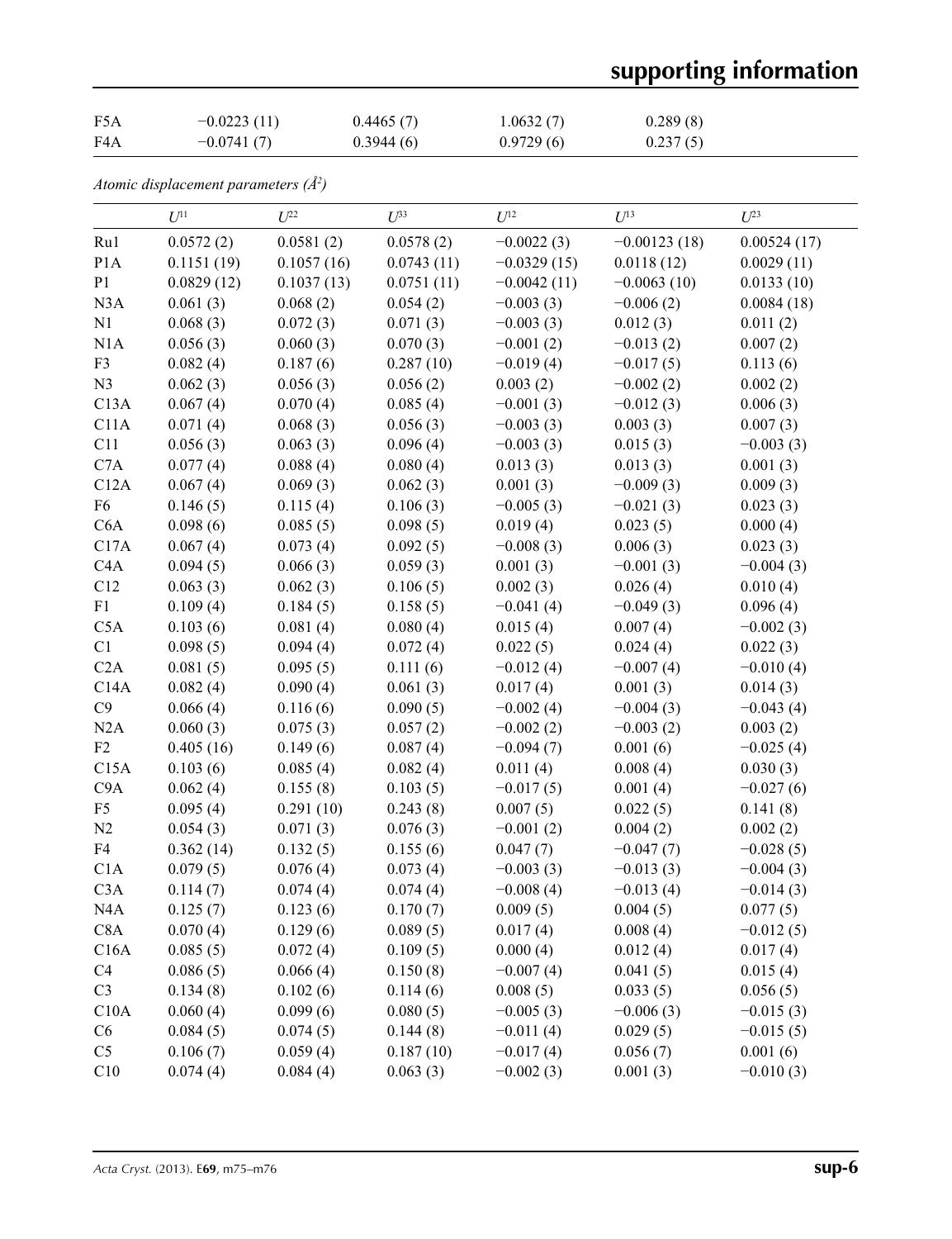| C <sub>2</sub>   | 0.151(8)  | 0.112(6)  | 0.095(5)  | 0.009(7)     | 0.032(6)     | 0.044(5)    |
|------------------|-----------|-----------|-----------|--------------|--------------|-------------|
| C13              | 0.068(4)  | 0.073(4)  | 0.059(3)  | $-0.009(3)$  | 0.005(3)     | $-0.006(3)$ |
| C17              | 0.070(4)  | 0.078(4)  | 0.064(4)  | 0.005(3)     | 0.000(3)     | 0.006(3)    |
| C15              | 0.067(4)  | 0.066(3)  | 0.083(4)  | 0.001(3)     | 0.002(3)     | $-0.009(3)$ |
| C16              | 0.065(4)  | 0.072(4)  | 0.093(4)  | 0.010(3)     | $-0.002(3)$  | 0.002(3)    |
| C14              | 0.081(4)  | 0.075(4)  | 0.068(4)  | $-0.005(3)$  | 0.006(3)     | $-0.019(3)$ |
| N <sub>4</sub>   | 0.078(4)  | 0.130(5)  | 0.098(4)  | 0.013(4)     | 0.008(3)     | $-0.024(4)$ |
| C8               | 0.065(4)  | 0.106(6)  | 0.164(9)  | $-0.008(4)$  | $-0.008(5)$  | $-0.075(7)$ |
| C7               | 0.050(4)  | 0.076(4)  | 0.147(8)  | $-0.005(3)$  | 0.006(4)     | $-0.031(5)$ |
| F1A              | 0.162(7)  | 0.296(11) | 0.167(7)  | $-0.117(7)$  | 0.074(6)     | $-0.047(6)$ |
| F <sub>6</sub> A | 0.150(6)  | 0.179(7)  | 0.184(7)  | $-0.042(4)$  | 0.052(6)     | 0.002(5)    |
| F2A              | 0.199(8)  | 0.173(6)  | 0.289(10) | $-0.035(6)$  | $-0.024(8)$  | $-0.118(7)$ |
| F <sub>3</sub> A | 0.54(3)   | 0.429(19) | 0.291(13) | $-0.312(19)$ | $-0.279(17)$ | 0.282(14)   |
| F5A              | 0.361(17) | 0.187(7)  | 0.320(14) | $-0.075(8)$  | $-0.219(13)$ | 0.112(8)    |
| F4A              | 0.174(7)  | 0.205(7)  | 0.333(12) | $-0.027(6)$  | 0.088(8)     | $-0.153(8)$ |
|                  |           |           |           |              |              |             |

*Geometric parameters (Å, º)*

| $Ru1 - N1$    | 2.054(5) | $Cl - H1$     | 0.93      |
|---------------|----------|---------------|-----------|
| $Ru1 - N2A$   | 2.065(5) | $C2A - C3A$   | 1.330(10) |
| $Ru1 - N2$    | 2.081(5) | $C2A - C1A$   | 1.399(10) |
| $Ru1 - N1A$   | 2.086(5) | $C2A - H2A$   | 0.93      |
| $Ru1 - N3A$   | 2.103(4) | $C14A - C15A$ | 1.361(11) |
| $Ru1 - N3$    | 2.117(5) | C14A-H14A     | 0.93      |
| $P1A - F5A$   | 1.438(9) | $C9 - C8$     | 1.367(13) |
| $P1A - F3A$   | 1.439(9) | $C9 - C10$    | 1.386(9)  |
| $P1A - F4A$   | 1.488(7) | $C9 - H9$     | 0.93      |
| $P1A - F1A$   | 1.515(7) | $N2A - C10A$  | 1.334(9)  |
| $P1A - F2A$   | 1.526(7) | $C15A - N4A$  | 1.353(9)  |
| $P1A - F6A$   | 1.556(8) | $C15A - C16A$ | 1.377(11) |
| $P1 - F2$     | 1.525(6) | $C9A - C8A$   | 1.363(12) |
| $P1 - F3$     | 1.531(7) | $C9A - C10A$  | 1.364(12) |
| $P1 - F4$     | 1.549(7) | $C9A - H9A$   | 0.93      |
| $P1 - F5$     | 1.550(7) | $N2 - C10$    | 1.342(8)  |
| $P1 - F6$     | 1.577(5) | $C1A - H1A$   | 0.93      |
| $P1 - F1$     | 1.579(5) | $C3A - H3A$   | 0.93      |
| $N3A - C13A$  | 1.347(8) | $NAA - HA1$   | 0.86      |
| $N3A - C17A$  | 1.379(8) | $NAA - H4A2$  | 0.86      |
| $N1 - C1$     | 1.338(8) | $C8A - H8A$   | 0.93      |
| $N1 - C12$    | 1.367(8) | $C16A - H16A$ | 0.93      |
| $N1A - C1A$   | 1.329(8) | $C4-C3$       | 1.435(14) |
| $N1A - C12A$  | 1.363(8) | $C4 - C5$     | 1.464(13) |
| $N3 - C13$    | 1.341(7) | $C3-C2$       | 1.331(13) |
| $N3 - C17$    | 1.355(8) | $C3-H3$       | 0.93      |
| $C13A - C14A$ | 1.375(9) | $C10A - H10A$ | 0.93      |
| $C13A - H13A$ | 0.93     | $C6 - C5$     | 1.312(14) |
| $C11A - N2A$  | 1.364(8) | $C6-C7$       | 1.442(12) |
| $C11A - C7A$  | 1.411(9) | $C6 - H6$     | 0.93      |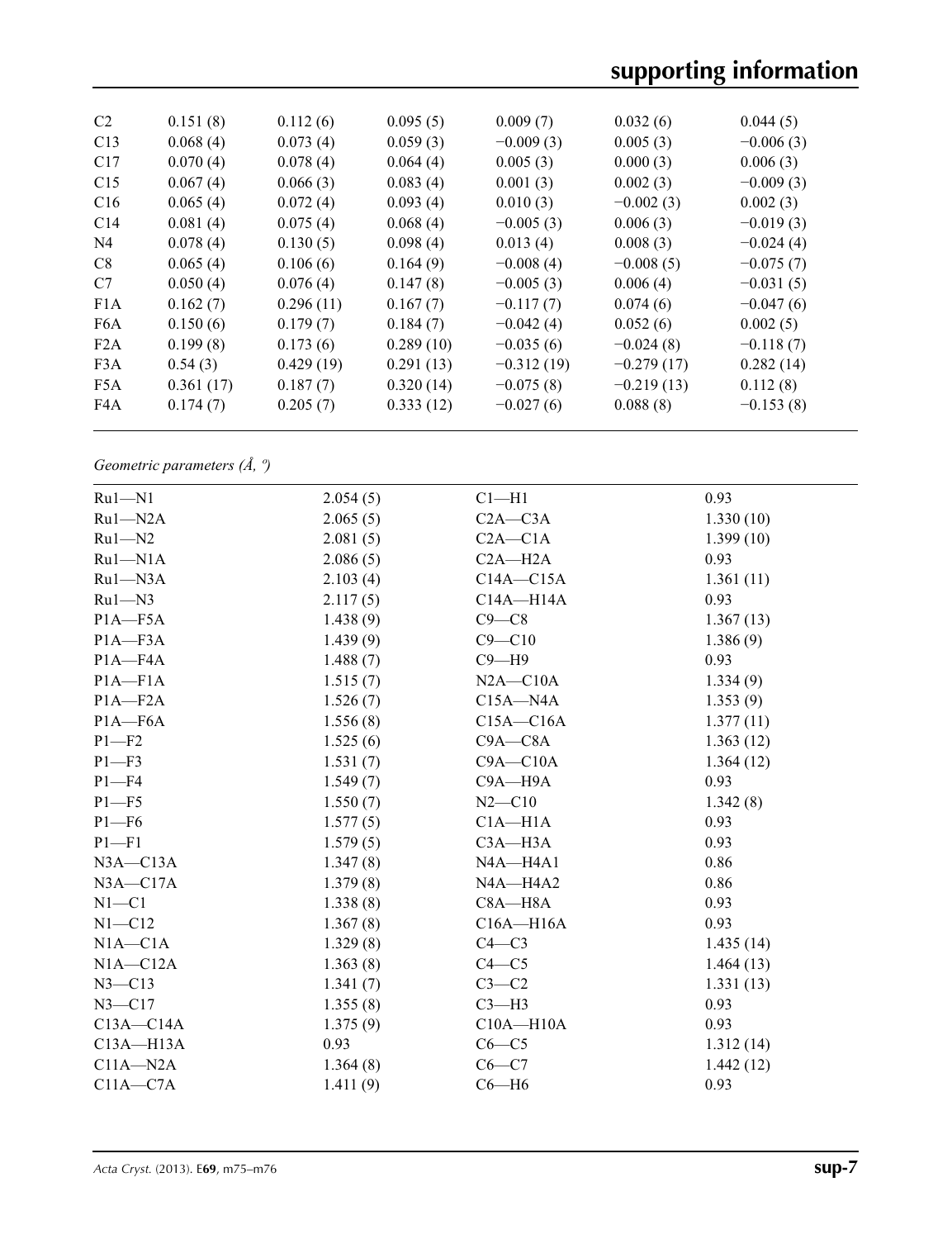| $C11A - C12A$     | 1.423(9)   | $C5 - H5$            | 0.93      |
|-------------------|------------|----------------------|-----------|
| $C11 - N2$        | 1.363(8)   | $C10 - H10$          | 0.93      |
| $C11-C7$          | 1.383(10)  | $C2-H2$              | 0.93      |
| $C11 - C12$       | 1.442(11)  | $C13 - C14$          | 1.353(9)  |
| $C7A - C8A$       | 1.392(10)  | $C13 - H13$          | 0.93      |
| $C7A - C6A$       | 1.402(10)  | $C17 - C16$          | 1.370(9)  |
| $C12A - C4A$      | 1.430(9)   | $C17 - H17$          | 0.93      |
| $C6A - C5A$       | 1.351(11)  | $C15 - N4$           | 1.336(10) |
| $C6A - H6A$       | 0.93       | $C15 - C14$          | 1.373(10) |
| $C17A - C16A$     | 1.382(9)   | $C15 - C16$          | 1.410(10) |
| $C17A - H17A$     | 0.93       | $C16 - H16$          | 0.93      |
| $C4A - C3A$       | 1.389(11)  | $C14 - H14$          | 0.93      |
| $C4A - C5A$       | 1.446(10)  | $N4 - H4A$           | 0.86      |
| $C12-C4$          | 1.389(9)   |                      | 0.86      |
|                   |            | N4—H4B               |           |
| $C5A - H5A$       | 0.93       | $C8-C7$              | 1.358(13) |
| $C1-C2$           | 1.388(10)  | $C8 - H8$            | 0.93      |
| $N1 - Ru1 - N2A$  | 89.9(2)    | $C4A - C5A - H5A$    | 120.9     |
| $N1 - Ru1 - N2$   | 79.6(2)    | $N1-C1-C2$           | 121.8(8)  |
| $N2A - Ru1 - N2$  | 95.5(2)    | $N1-C1-H1$           | 119.1     |
| $N1 - Ru1 - N1A$  | 96.70 (19) | $C2-C1-H1$           | 119.1     |
| $N2A - Ru1 - N1A$ | 79.39 (19) | $C3A - C2A - C1A$    | 119.2(7)  |
| $N2 - Ru1 - N1A$  | 173.76(19) | $C3A-C2A-H2A$        | 120.4     |
| $N1 - Ru1 - N3A$  | 177.5(2)   | $C1A - C2A - H2A$    | 120.4     |
|                   |            |                      |           |
| $N2A - Ru1 - N3A$ | 89.9(2)    | $C15A - C14A - C13A$ | 120.3(6)  |
| $N2 - Ru1 - N3A$  | 97.90 (18) | $C15A - C14A - H14A$ | 119.8     |
| $N1A - Ru1 - N3A$ | 85.74 (18) | $C13A - C14A - H14A$ | 119.8     |
| $N1 - Ru1 - N3$   | 88.6(2)    | $C8 - C9 - C10$      | 120.1(8)  |
| $N2A - Ru1 - N3$  | 176.74(18) | $C8-C9-H9$           | 120       |
| $N2$ —Ru $1$ —N3  | 87.06 (19) | $C10-C9-H9$          | 120       |
| $N1A - Ru1 - N3$  | 97.92 (18) | $C10A - N2A - C11A$  | 117.1(6)  |
| $N3A - Ru1 - N3$  | 91.8(2)    | $C10A - N2A - Ru1$   | 128.8(4)  |
| $F5A-P1A-F3A$     | 176.7(7)   | $C11A - N2A - Ru1$   | 114.0(4)  |
| F5A-P1A-F4A       | 90.0(7)    | $NAA - C15A - C14A$  | 122.7(8)  |
| F3A-P1A-F4A       | 87.2 (9)   | $NAA$ —C15A—C16A     | 119.9(8)  |
| $F5A - P1A - F1A$ | 96.3(8)    | $C14A - C15A - C16A$ | 117.4(6)  |
| $F3A-P1A-F1A$     | 85.9(8)    | $C8A - C9A - C10A$   | 121.3(7)  |
| FA—P1A—F1A        | 101.7(5)   | $C8A - C9A - H9A$    | 119.4     |
| $F5A-P1A-F2A$     | 85.4(7)    | $C10A - C9A - H9A$   | 119.4     |
| $F3A-P1A-F2A$     | 97.4 (9)   | $C10 - N2 - C11$     | 117.3(6)  |
| FA—P1A—F2A        | 175.1(7)   | $C10 - N2 - Ru1$     | 129.2(4)  |
| $F1A-P1A-F2A$     | 80.6(5)    | $C11 - N2 - Ru1$     | 113.6(4)  |
| F5A-P1A-F6A       | 91.1 (8)   | $N1A - C1A - C2A$    | 123.0(7)  |
| $F3A - P1A - F6A$ | 87.2 (9)   | NIA—C1A—H1A          | 118.5     |
| F4A-P1A-F6A       | 87.7(4)    | $C2A - C1A - H1A$    | 118.5     |
| $F1A-P1A-F6A$     | 168.0(6)   | $C2A - C3A - C4A$    | 122.2(7)  |
| $F2A-P1A-F6A$     |            | $C2A - C3A - H3A$    | 118.9     |
|                   | 90.6(5)    |                      |           |
| $F2 - P1 - F3$    | 91.3(6)    | C4A-C3A-H3A          | 118.9     |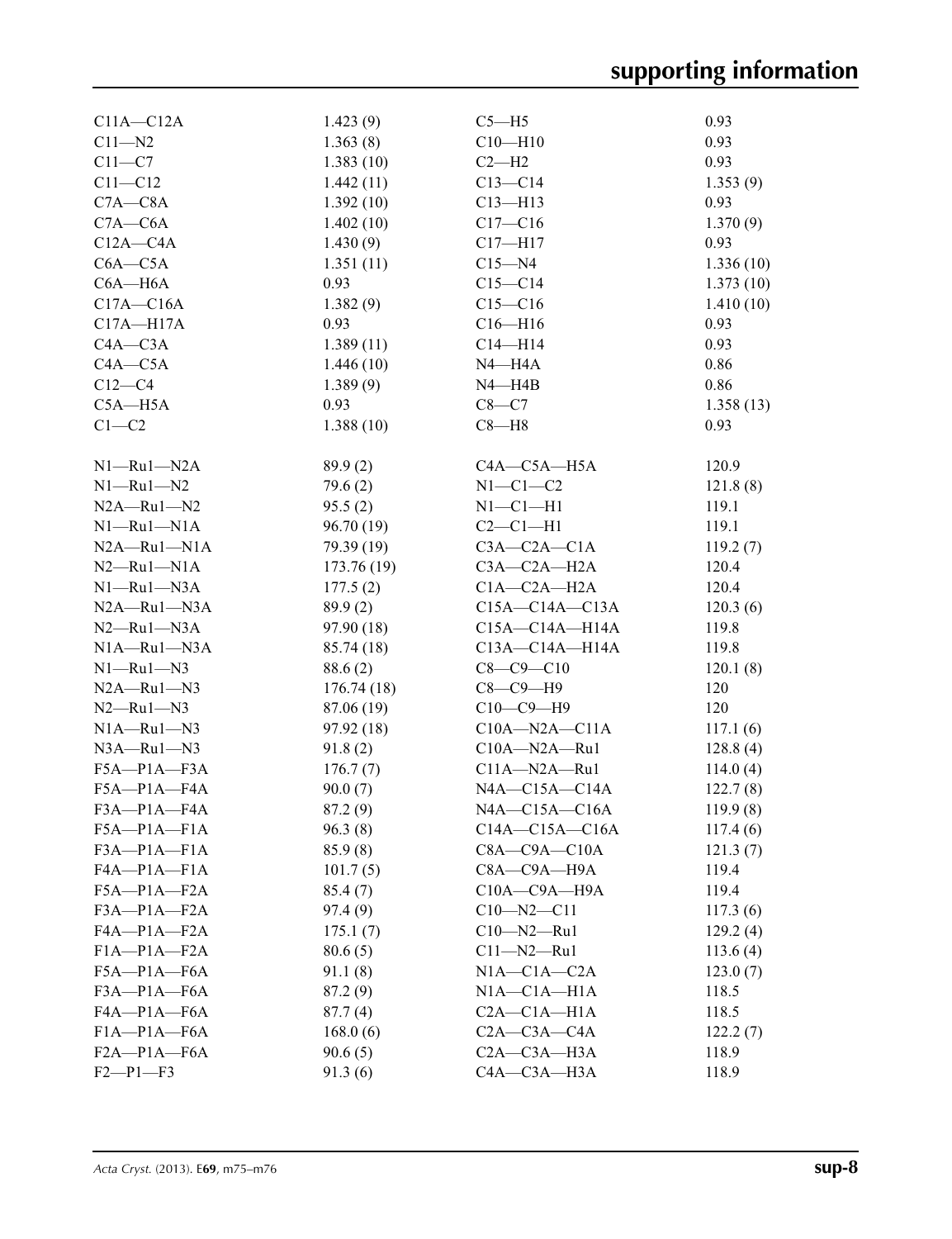| $F2-P1-F4$             | 178.6(7) | $C15A - N4A - H4A1$    | 120            |
|------------------------|----------|------------------------|----------------|
| $F3-P1-F4$             | 87.7(6)  | $C15A - N4A - H4A2$    | 120            |
| $F2-P1-F5$             | 91.3(7)  | H4A1-N4A-H4A2          | 120            |
| $F3 - P1 - F5$         | 177.4(6) | $C9A - C8A - C7A$      | 119.3(7)       |
| $F4-P1-F5$             | 89.7(7)  | C9A-C8A-H8A            | 120.4          |
| $F2-P1-F6$             | 89.2(4)  | $C7A - C8A - H8A$      | 120.4          |
| $F3-P1-F6$             | 91.0(3)  | $C15A - C16A - C17A$   | 120.6(7)       |
| $F4-P1-F6$             | 89.8 (4) | $C15A - C16A - H16A$   | 119.7          |
| $F5-P1-F6$             | 89.3(4)  | $C17A - C16A - H16A$   | 119.7          |
| $F2-P1-F1$             | 90.8(4)  | $C12-C4-C3$            | 116.7(8)       |
| $F3 - P1 - F1$         | 89.4(3)  | $C12-C4-C5$            | 117.1(9)       |
| $F4 - P1 - F1$         | 90.1(4)  | $C3-C4-C5$             | 126.1(8)       |
| $F5 - P1 - F1$         | 90.3(3)  | $C2-C3-C4$             | 118.4(7)       |
| $F6 - P1 - F1$         | 179.6(4) | $C2-C3-H3$             | 120.8          |
| $C13A - N3A - C17A$    | 115.2(5) | $C4-C3-H3$             | 120.8          |
| $C13A - N3A - Ru1$     | 123.2(4) | $N2A$ — $C10A$ — $C9A$ | 122.3(7)       |
| $C17A - N3A - Ru1$     | 121.0(4) | $N2A - C10A - H10A$    | 118.8          |
| $Cl-M1-C12$            | 117.1(6) | $C9A - C10A - H10A$    | 118.8          |
| $Cl-M1-Ru1$            | 128.5(5) | $C5-C6-C7$             | 121.3(8)       |
| $C12 - N1 - Ru1$       | 114.4(4) | $C5-C6-H6$             | 119.4          |
| $C1A-M1A-C12A$         | 116.9(5) | $C7-C6-H6$             | 119.4          |
| $C1A - N1A - Ru1$      | 130.0(4) | $C6-C5-C4$             | 122.5(8)       |
| $C12A - N1A - Ru1$     | 113.0(4) | $C6-C5-H5$             | 118.8          |
| $C13 - N3 - C17$       |          | $C4-C5-H5$             | 118.8          |
| $C13 - N3 - Ru1$       | 114.2(6) | $N2 - C10 - C9$        |                |
|                        | 124.1(4) | $N2 - C10 - H10$       | 121.6(7)       |
| $C17 - N3 - Ru1$       | 121.6(4) |                        | 119.2<br>119.2 |
| $N3A - C13A - C14A$    | 124.2(6) | $C9 - C10 - H10$       |                |
| $N3A - C13A - H13A$    | 117.9    | $C3-C2-C1$             | 122.0(8)       |
| $C14A - C13A - H13A$   | 117.9    | $C3-C2-H2$             | 119            |
| $N2A - C11A - C7A$     | 123.6(6) | $C1-C2-H2$             | 119            |
| $N2A - C11A - C12A$    | 116.5(6) | $N3 - C13 - C14$       | 124.0(6)       |
| $C7A - C11A - C12A$    | 119.9(6) | $N3 - C13 - H13$       | 118            |
| $N2 - C11 - C7$        | 123.0(7) | $C14 - C13 - H13$      | 118            |
| $N2 - C11 - C12$       | 116.3(5) | $N3 - C17 - C16$       | 125.5(7)       |
| $C7 - C11 - C12$       | 120.7(6) | $N3 - C17 - H17$       | 117.2          |
| $C8A - C7A - C6A$      | 125.2(7) | $C16-C17-H17$          | 117.2          |
| $C8A - C7A - C11A$     | 116.3(6) | $N4 - C15 - C14$       | 123.6(7)       |
| $C6A - C7A - C11A$     | 118.5(7) | $N4 - C15 - C16$       | 120.7(7)       |
| $NIA-C12A-C11A$        | 117.1(5) | $C14-C15-C16$          | 115.6(6)       |
| $NIA$ — $C12A$ — $C4A$ | 123.5(6) | $C17-C16-C15$          | 118.5(7)       |
| $C11A-C12A-C4A$        | 119.4(6) | $C17 - C16 - H16$      | 120.7          |
| $C5A-C6A-C7A$          | 124.5(7) | $C15 - C16 - H16$      | 120.7          |
| $C5A - C6A - H6A$      | 117.8    | $C13 - C14 - C15$      | 122.0(6)       |
| $C7A - C6A - H6A$      | 117.8    | $C13 - C14 - H14$      | 119            |
| $N3A - C17A - C16A$    | 122.2(6) | $C15-C14-H14$          | 119            |
| $N3A - C17A - H17A$    | 118.9    | $C15 - N4 - H4A$       | 120            |
| $C16A - C17A - H17A$   | 118.9    | $C15 - N4 - H4B$       | 120            |
| $C3A - C4A - C12A$     | 115.0(7) | H4A-N4-H4B             | 120            |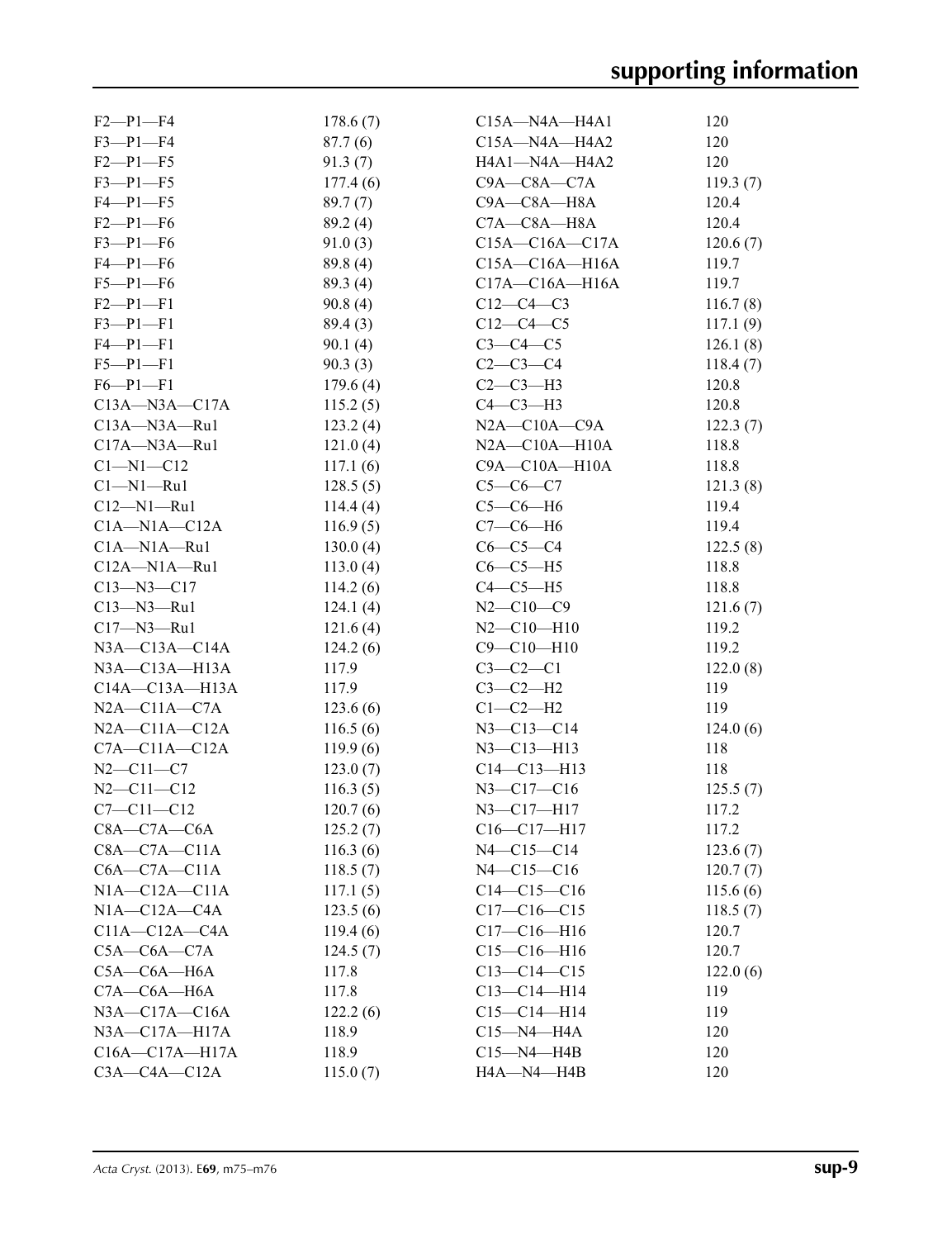| $C3A - C4A - C5A$             | 125.3(6)    | $C7 - C8 - C9$                 | 119.5(7)    |
|-------------------------------|-------------|--------------------------------|-------------|
| $C12A - C4A - C5A$            | 119.6(7)    | $C7-C8-H8$                     | 120.2       |
| $N1 - C12 - C4$               | 123.8(8)    | $C9-C8-H8$                     | 120.2       |
| $N1 - C12 - C11$              | 116.1(5)    | $C8-C7-C11$                    | 118.5(8)    |
| $C4 - C12 - C11$              | 120.1(7)    | $C8-C7-C6$                     | 123.1(8)    |
| $C6A - C5A - C4A$             | 118.1(7)    | $C11-C7-C6$                    | 118.3(9)    |
| $C6A - C5A - H5A$             | 120.9       |                                |             |
|                               |             |                                |             |
| $N2A - Ru1 - N3A - C13A$      | $-33.7(5)$  | $C12A - C11A - N2A - Ru1$      | $-0.7(6)$   |
| $N2$ —Ru $1$ —N $3A$ —C $13A$ | 61.8(5)     | $N1 - Ru1 - N2A - C10A$        | $-81.1(6)$  |
| NIA—Ru1—N3A—C13A              | $-113.1(5)$ | $N2 - Ru1 - N2A - C10A$        | $-1.6(6)$   |
| $N3$ —Ru $1$ —N $3A$ —C $13A$ | 149.1(5)    | $N1A - Ru1 - N2A - C10A$       | $-178.0(6)$ |
| $N2A - Ru1 - N3A - C17A$      | 136.6(5)    | $N3A - Ru1 - N2A - C10A$       | 96.4(6)     |
| $N2$ —Ru $1$ —N $3A$ —C $17A$ | $-127.9(5)$ | $N1 - Ru1 - N2A - C11A$        | 97.0 (4)    |
| $N1A - Ru1 - N3A - C17A$      | 57.2(5)     | $N2$ —Ru1—N2A—C11A             | 176.5(4)    |
| $N3$ -Ru1- $N3A$ -C17A        | $-40.6(5)$  | $N1A - Ru1 - N2A - C11A$       | 0.1(4)      |
| $N2A - Ru1 - N1 - C1$         | $-85.9(7)$  | $N3A$ —Ru $1$ — $N2A$ —C $11A$ | $-85.6(4)$  |
| $N2 - Ru1 - N1 - C1$          | 178.5(7)    | $C13A - C14A - C15A - N4A$     | $-177.8(8)$ |
| $N1A - Ru1 - N1 - C1$         | $-6.6(7)$   | $C13A - C14A - C15A - C16A$    | 2.7(11)     |
| $N3$ —Ru $1$ —N $1$ —C $1$    | 91.2(7)     | $C7 - C11 - N2 - C10$          | $-1.6(9)$   |
| $N2A - Ru1 - N1 - C12$        | 93.8(5)     | $C12-C11-N2-C10$               | 179.2(6)    |
| $N2 - Ru1 - N1 - C12$         | $-1.8(4)$   | $C7-C11-N2-Ru1$                | 178.0(5)    |
| $N1A - Ru1 - N1 - C12$        | 173.1(4)    | $C12-C11-N2-Ru1$               | $-1.1(6)$   |
| $N3$ —Ru $1$ —N $1$ —C $12$   | $-89.1(5)$  | $N1 - Ru1 - N2 - C10$          | $-178.8(6)$ |
| $N1 - Ru1 - N1A - C1A$        | 95.8(6)     | $N2A - Ru1 - N2 - C10$         | 92.3(6)     |
| $N2A - Ru1 - N1A - C1A$       | $-175.5(6)$ | $N3A - Ru1 - N2 - C10$         | 1.6(6)      |
| $N3A - Ru1 - N1A - C1A$       | $-84.9(5)$  | $N3$ —Ru1—N2—C10               | $-89.7(6)$  |
| $N3$ —Ru $1$ —N $1A$ —C $1A$  | 6.3(6)      | $N1 - Ru1 - N2 - C11$          | 1.6(4)      |
| $N1 - Ru1 - N1A - C12A$       | $-88.2(4)$  | $N2A - Ru1 - N2 - C11$         | $-87.3(4)$  |
| $N2A - Ru1 - N1A - C12A$      | 0.5(4)      | $N3A$ —Ru $1$ — $N2$ —C11      | $-178.0(4)$ |
| $N3A - Ru1 - N1A - C12A$      | 91.2(4)     | $N3 - Ru1 - N2 - C11$          | 90.7(4)     |
| $N3$ —Ru1—N1A—C12A            | $-177.6(4)$ | $C12A - N1A - C1A - C2A$       | 1.0(9)      |
| $N1 - Ru1 - N3 - C13$         | 134.1(5)    | $Ru1-M1A-C1A-C2A$              | 176.9(5)    |
| $N2 - Ru1 - N3 - C13$         | 54.4 (5)    | $C3A - C2A - C1A - N1A$        | 1.9(12)     |
| $N1A - Ru1 - N3 - C13$        | $-129.4(5)$ | $C1A - C2A - C3A - C4A$        | $-2.5(12)$  |
| $N3A - Ru1 - N3 - C13$        | $-43.4(5)$  | $C12A - C4A - C3A - C2A$       | 0.4(11)     |
| $N1 - Ru1 - N3 - C17$         | $-42.1(5)$  | $C5A - C4A - C3A - C2A$        | $-175.7(8)$ |
| $N2 - Ru1 - N3 - C17$         | $-121.8(5)$ | $C10A - C9A - C8A - C7A$       | 0.8(14)     |
| $N1A - Ru1 - N3 - C17$        | 54.4 (5)    | $C6A - C7A - C8A - C9A$        | $-179.7(8)$ |
| $N3A$ —Ru $1$ — $N3$ —C $17$  | 140.4(4)    | $C11A - C7A - C8A - C9A$       | $-0.4(11)$  |
| $C17A$ —N3A—C13A—C14A         | 0.9(10)     | $NAA - C15A - C16A - C17A$     | 176.6(7)    |
| $Ru1 - N3A - C13A - C14A$     | 171.7(5)    | $C14A - C15A - C16A - C17A$    | $-3.8(12)$  |
| $N2A - C11A - C7A - C8A$      | 0.9(9)      | $N3A - C17A - C16A - C15A$     | 3.6(11)     |
| $C12A - C11A - C7A - C8A$     | $-178.4(6)$ | $N1 - C12 - C4 - C3$           | $-1.3(11)$  |
| $N2A - C11A - C7A - C6A$      | $-179.7(6)$ | $C11-C12-C4-C3$                | 177.3(7)    |
| $C12A - C11A - C7A - C6A$     | 1.0(9)      | $N1 - C12 - C4 - C5$           | 179.2(7)    |
| $C1A - N1A - C12A - C11A$     | 175.6(6)    | $C11 - C12 - C4 - C5$          | $-2.1(10)$  |
| $Ru1-N1A-C12A-C11A$           | $-1.0(6)$   | $C12-C4-C3-C2$                 | $-0.3(13)$  |